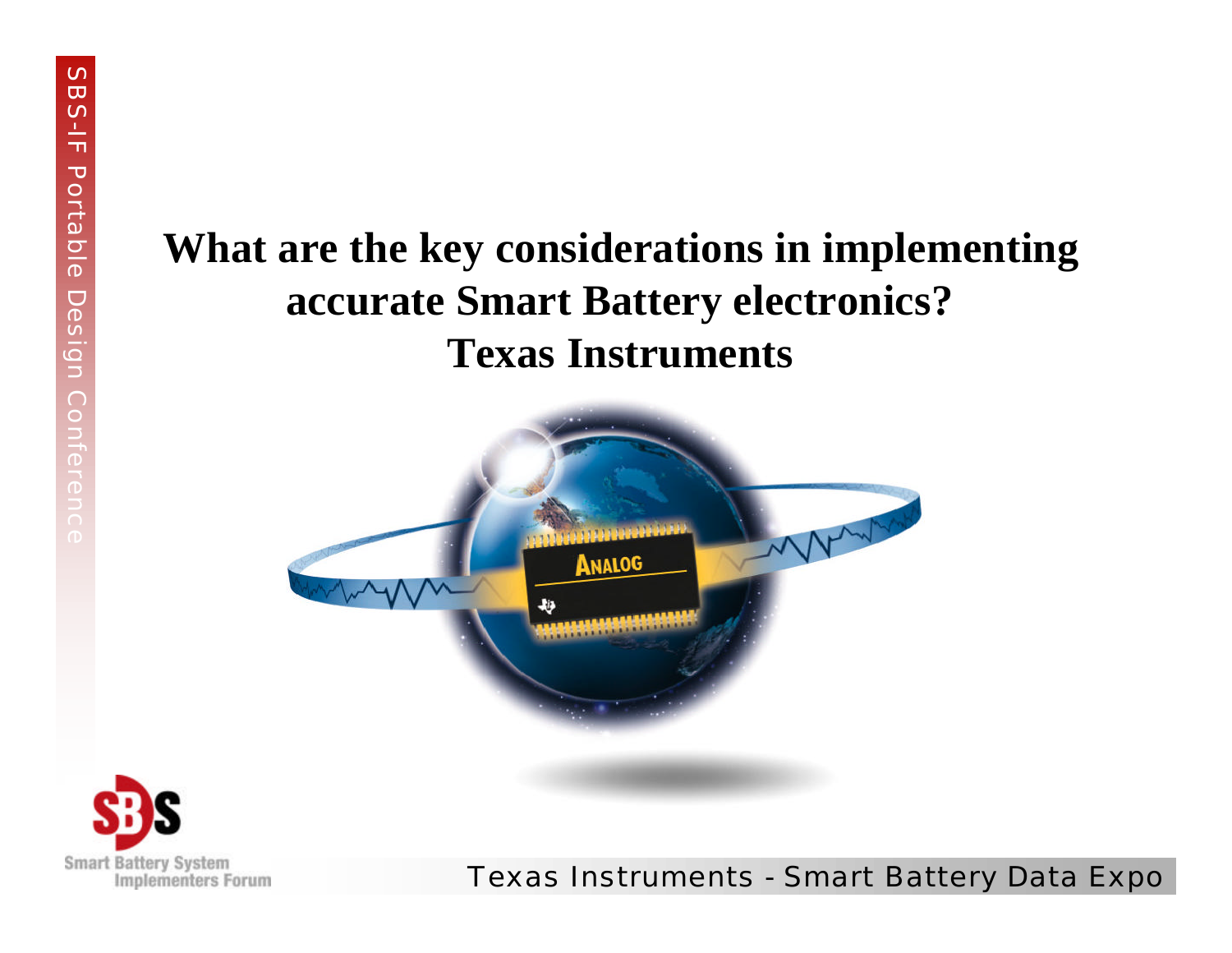# Accuracy Components in Coloumb Counting Smart Battery IC



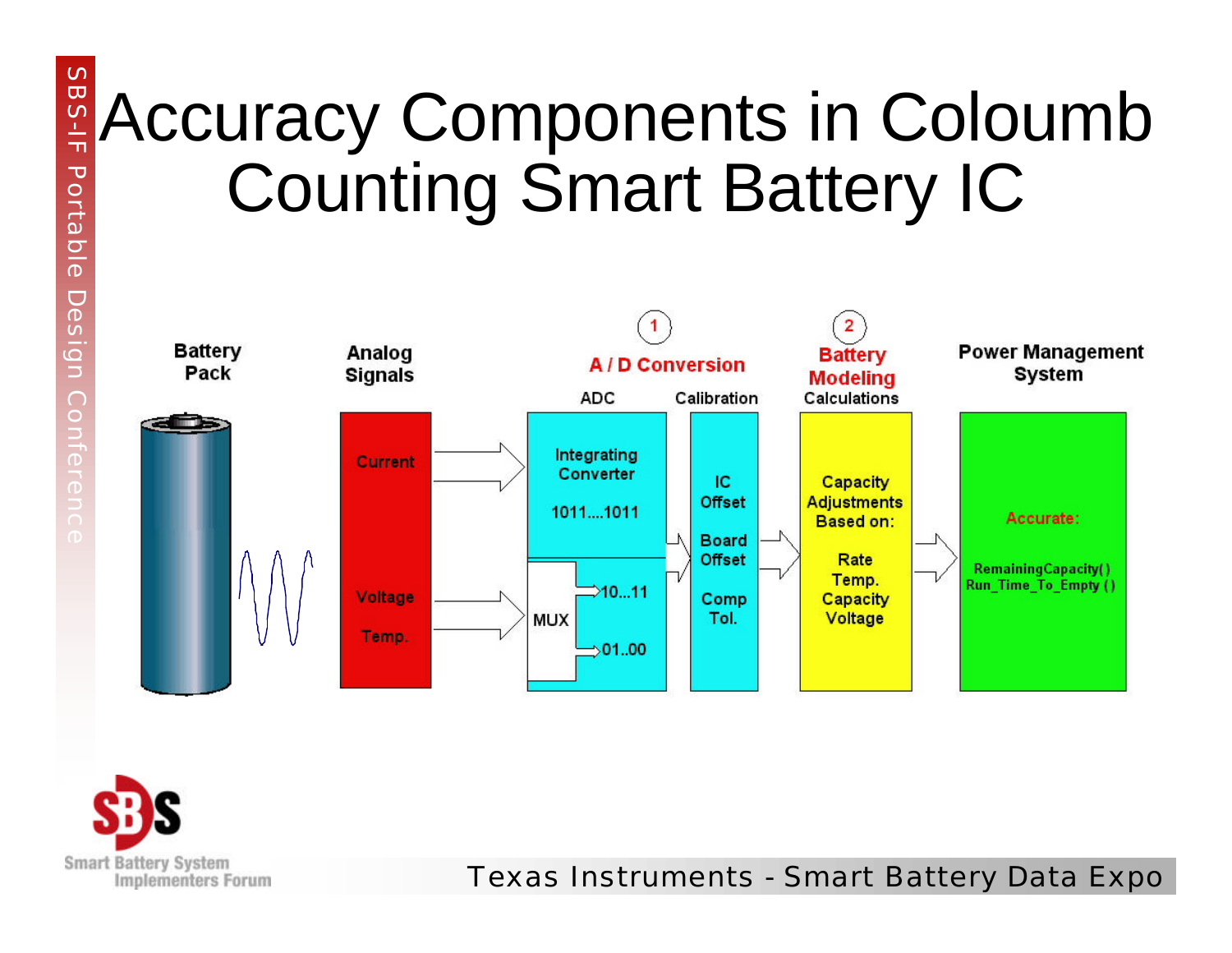# Signal Conversion Component

## • Analog to Digital Conversion

- Must accurately interpret signals in all portable system power states
	- Operating, Charging, Standby, and Off states
	- Dynamic current range: 2mA 5A
	- Minimal shunt resistance results in signal levels of 30μV to 75mV
	- Not measuring Standby or Off states with coloumb counter implementation can result in RemainingCapacity( ) errors

#### • Board level induced errors

- PCB offset: Good PCB 5μV, Bad PCB 150μV!
	- Is it current or just PCB offset?
- Component tolerances for absolute measurements
	- Sense resistor: Current()
	- Voltage dividers: Voltage( )
	- Temperature thermistor: Temperature( )

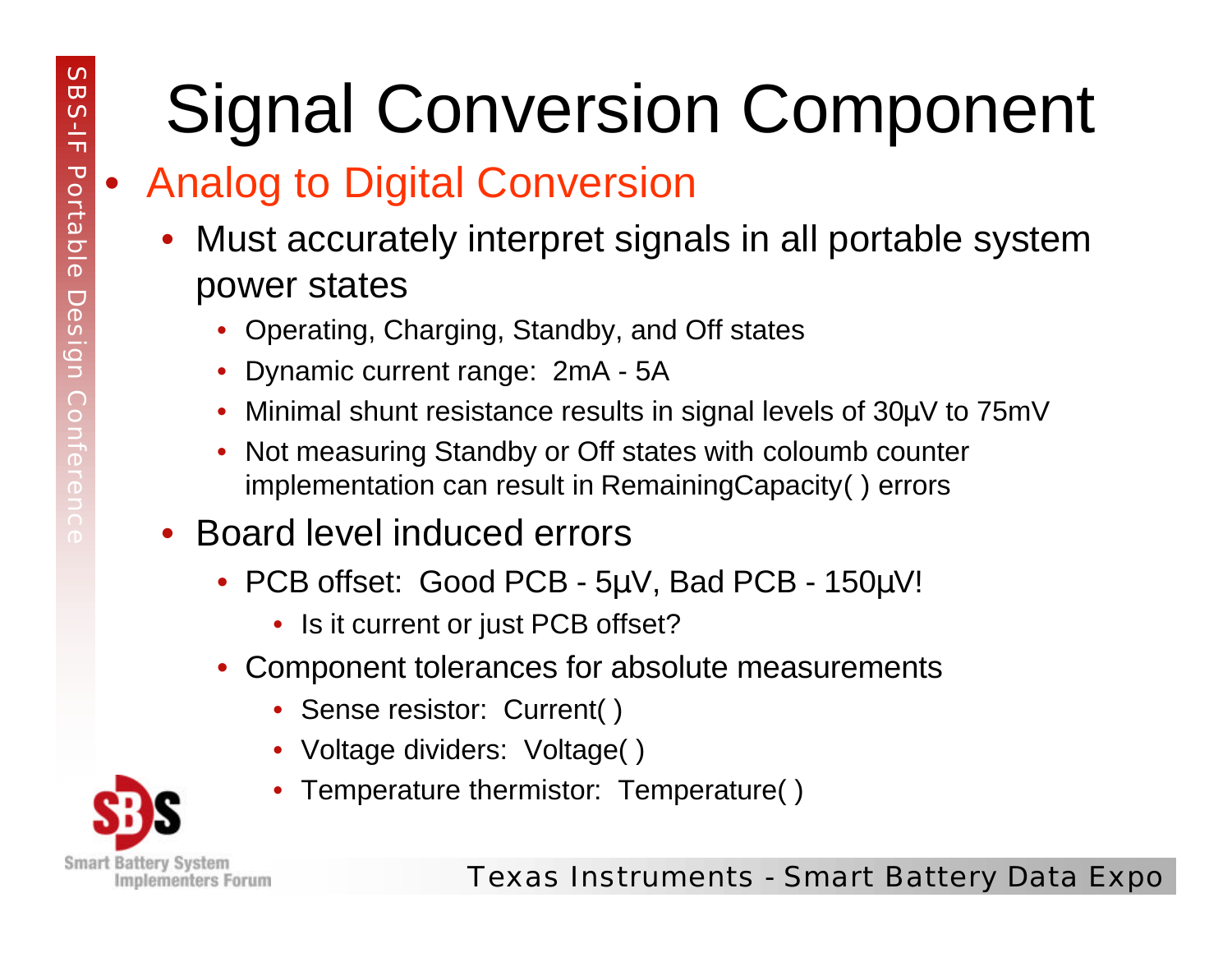# Battery Modeling Component

## • Battery Modeling - Why?

- Battery discharge capacity affected by rate and temp.
- Batteries experience selfdischarge
- Battery characteristics differ on same chemistry from manufacturer to manufacturer
	- Chemistry and construction influence discharge curve
- Accuracy at <15% most important
	- Prevent data loss





SOURCE: MITSUBISHI CABLE INDUSTRIES, LTD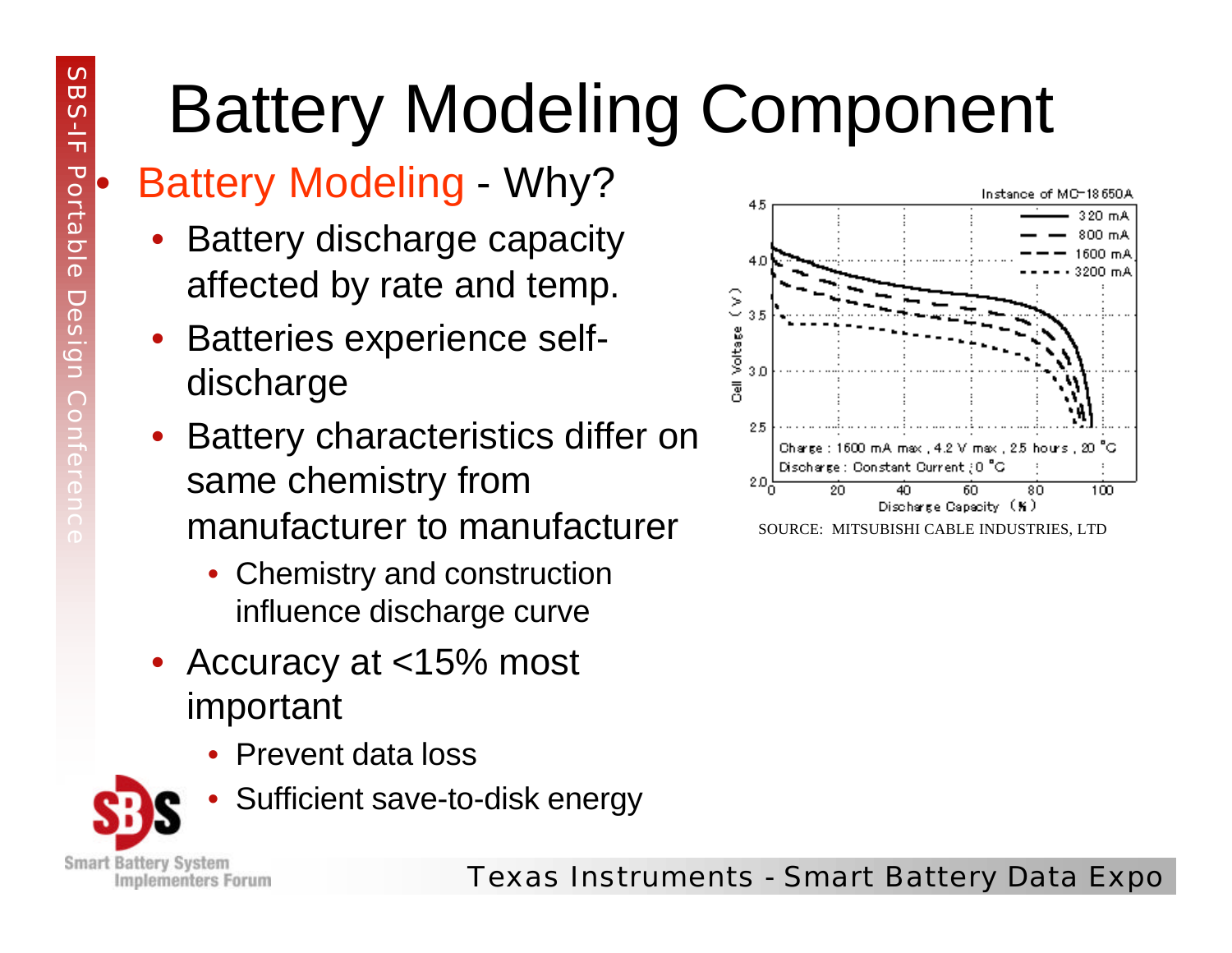## bq2081 / bq29311 Solution Less Components / Higher Performance



 $\mathcal{O}$  $\overline{u}$  $\overline{C}$ 느  $\overline{\mathbf{u}}$ 

**Smart Battery System** 

**Implementers Forum** 

#### **10.8V or 14.4V Li-Ion Smart Battery Pack**

- **Approximately 50 components -** *45% reduction in component count*
- SBS v.1.1 battery fuel gauge and protection

#### • ADC

- $\cdot$  1µV measurement offset
- Better than 3nVh resolution
- 10-20m $Ω$  sense resistor

#### **Battery Modeling**

- $\leftarrow$  Real-time compensation for rate, temperature, and self-discharge
- Programmable to match different cell characteristics